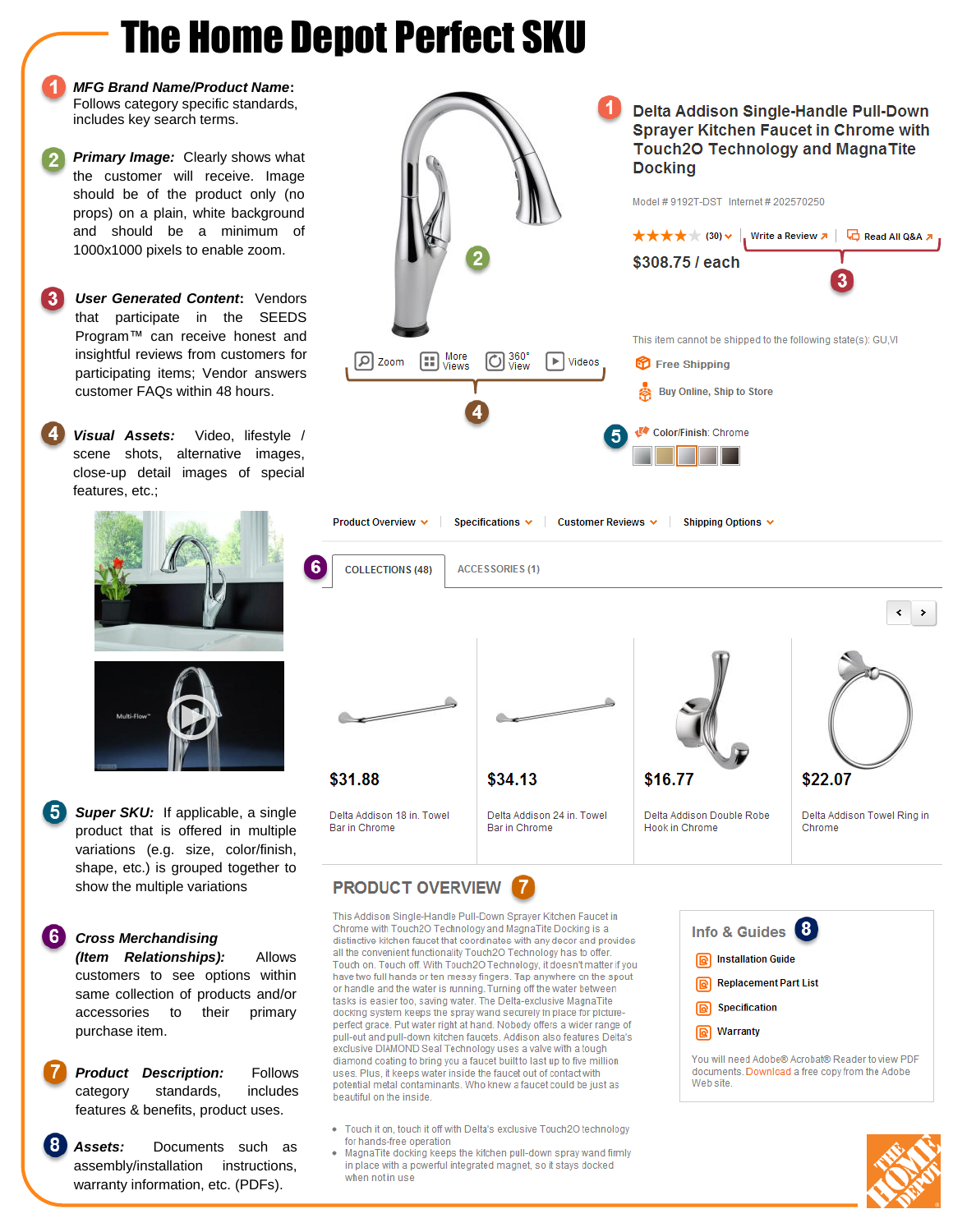# **Content Enrichment | Best Practices**

Much of the information regarding standards and best practices for content enrichment can be found in the **Data Standards documentation**. You can access this information any time by clicking on the Data Standards link on the gray, right-hand side menu of the IDM Home Page (highlighted in yellow below).

| <b>Vendor Resources</b>                                                                                                                                                                                                                                                                                                                                          |                                                                                       |
|------------------------------------------------------------------------------------------------------------------------------------------------------------------------------------------------------------------------------------------------------------------------------------------------------------------------------------------------------------------|---------------------------------------------------------------------------------------|
| <b>IMPORTANT MESSAGE from The Home Depot</b>                                                                                                                                                                                                                                                                                                                     |                                                                                       |
| <b>Dotcom Enrich Workflow Change Alert</b><br>July 29, 2013                                                                                                                                                                                                                                                                                                      | IDM Support Line - 877-355-5839                                                       |
| In an effort to improve operations related to onboarding items to homedepot.com, we will be implementing a new cycle time standard for the Vendor Enrich step. Beginning August 15, 2013, any<br>item that remains in the Vendor Enrich for more than 14 days, without activity, will enter a process that can result in the item being removed from onboarding. | 9am to 2:45pm EST<br><b>Monday</b>                                                    |
| • Click HERE to read more about this initiative                                                                                                                                                                                                                                                                                                                  | 9am to 5pm EST<br><b>Tuesday</b>                                                      |
| <b>Supply Chain Tab Updates</b><br>July 26, 2013                                                                                                                                                                                                                                                                                                                 | 9am to 5pm EST<br>Wednesdav<br>9am to 5pm EST<br>Thursday<br>9am to 5pm EST<br>Friday |
| Effective July 26, 2013, IDM deployed several updates to the supply chain tab to enhance the user experience within the tab.                                                                                                                                                                                                                                     |                                                                                       |
| • The supply chain video below also reflects the changes:                                                                                                                                                                                                                                                                                                        | <b>Complete List of Helpful Contacts</b>                                              |
|                                                                                                                                                                                                                                                                                                                                                                  | <b>IDM Training and Data Standards</b>                                                |
|                                                                                                                                                                                                                                                                                                                                                                  | <b>Home Depot Category Data Standards</b>                                             |
|                                                                                                                                                                                                                                                                                                                                                                  | • Click HERE to access The Home Depot<br><b>Category Data Standards</b>               |
|                                                                                                                                                                                                                                                                                                                                                                  | <b>Introduction to IDM Webinar</b>                                                    |
|                                                                                                                                                                                                                                                                                                                                                                  | • Thursday, August 22, 2013 2:00 PM - 3:00<br><b>PM EST - Click HERE to Register</b>  |

**MFG BRAND NAME / PRODUCT NAME:** The product name customers see on the website is actually comprised of two attributes in IDM: MFG Brand Name + Product Name. The "Product Name" portion of the name has a **formula** specific to each product category.

*Refer to the category specific Data Standards for more information regarding the Product Naming Formula. You can find them at [https://homedepotlink.homedepot.com/en](https://homedepotlink.homedepot.com/en-us/Data%20Standards%20Library/Forms/Library%20View.aspx)[us/Data%20Standards%20Library/Forms/Library%20View.aspx](https://homedepotlink.homedepot.com/en-us/Data%20Standards%20Library/Forms/Library%20View.aspx)*



MFG Brand Name Product Name

**Sprayer Kitchen Faucet in Chrome with Touch2O Technology and MagnaTite Docking** 

**PRIMARY IMAGE:** The Primary Product Image should feature the **product only** (no props or additional products) on a plain, **white background (Hex Code #FFFFF)** and should be a **minimum of 1,000 x 1,000 pixels** to enable zoom. If the product is white, an acceptable alternative background color is Hex Code #F5F5DC.

*Certain product categories have exceptions to these requirements or specific category standards. You should always refer to the category-specific Data Standards for more details about Primary Product Image standards and requirements. Access the category-specific Data Standards at <https://homedepotlink.homedepot.com/en-us/Data%20Standards%20Library/Forms/Library%20View.aspx>*

#### **USER-GENERATED CONTENT:**

- Write a Review **»** The Home Depot SEEDs Program<sup>™</sup> enables a select group of Home Depot customers receive complimentary pre-release or under-reviewed products in return for providing honest and insightful written reviews in a timely fashion.
- **Q & A:** Vendors can also participate in Q & A, in which they answer Customer FAQs within 48 hours.

*For more information about The Home Depot SEEDs Program™, how to participate, or to request access, please email [SeedsVendorSupport@homedepot.com](mailto:SeedsVendorSupport@homedepot.com) To monitor customer reviews and resolve issues, or for other User-Generated Content support, please e-mail [UserGeneratedContent@homedepot.com](mailto:UserGeneratedContent@homedepot.com)*



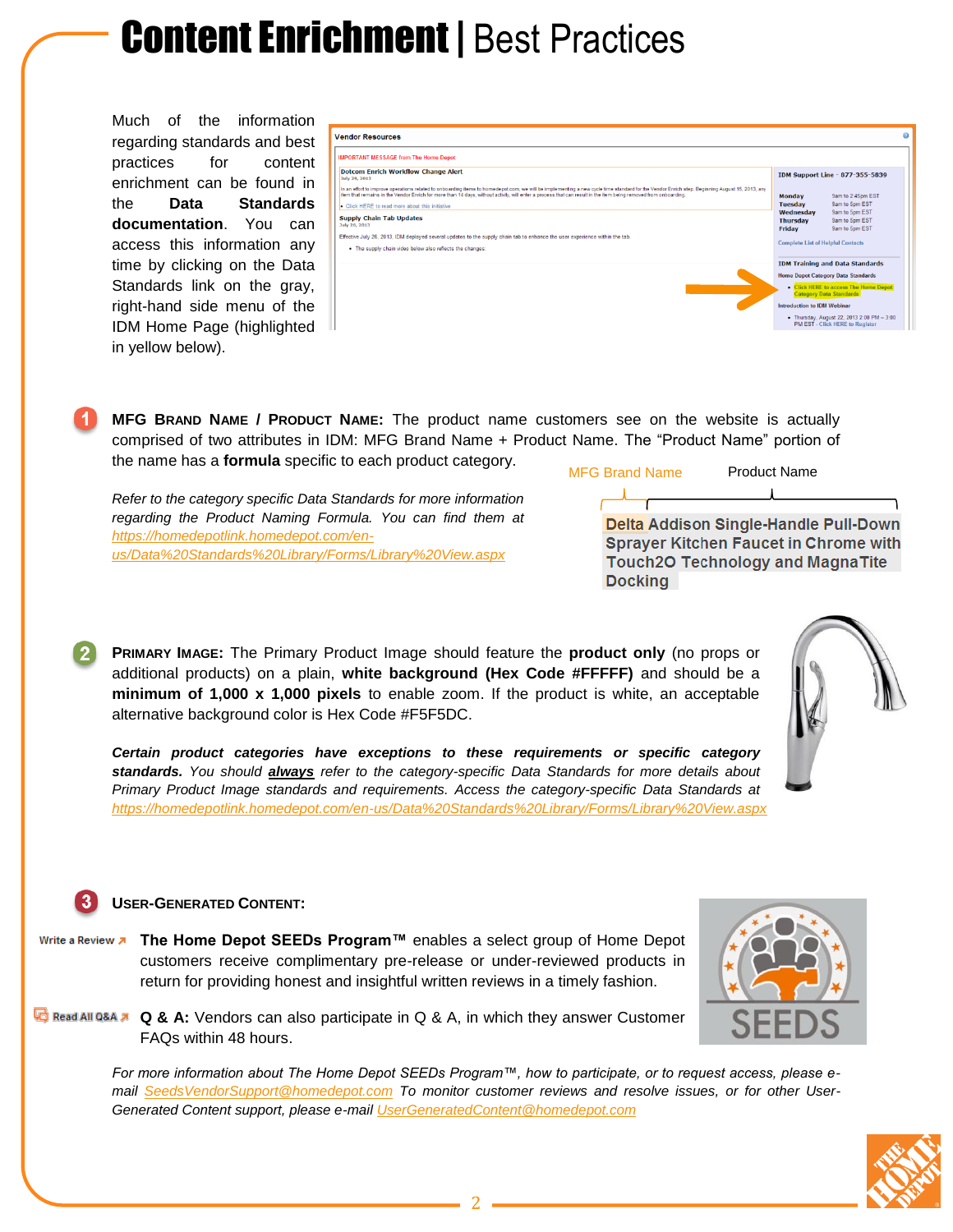# **Content Enrichment | Best Practices**

- **VISUAL ASSETS:** Any additional images added to a product are viewable by clicking the "More Views" icon underneath the primary product image. Any videos attached to a product can be viewed by clicking the "Videos" icon. These icons will only be displayed if additional visual assets exist for the item. All **images must be ".jpg" files** and all **videos must be ".mp4" files**.
- More **Lifestyle / scene shots** demonstrate the real-life application of the Views product. They show the product in use or what the product looks like once installed. Lifestyle images are strongly recommended as items with these images achieve higher conversion since the images aid the customer in their decision-making process.



*For more information regarding how to upload additional images, please contact IDM Support.*

images can also include close-up detail images of

special features or design.



### 360°<br>View

More **Views** 

> **Vendaria 360° Spin** shows the product from virtually every angle. Customers can use the toggle guide to rotate the product and view from different angles. 360° Spins can be added for any product, but spin shots must be shot and supplied by the vendors.

> *For more information regarding how to create/upload additional images, please contact your Digital Content Analyst.*

Videos **Videos** can also be added to demonstrate how the product is used, how to install/assemble the product, or convey features and benefits of the product.

> *Videos can be uploaded via the Video Upload Portal, which can be accessed from the following link: [http://itemvideo](http://itemvideo-prod.microsite.homedepot.com/)[prod.microsite.homedepot.com/.](http://itemvideo-prod.microsite.homedepot.com/) The Video Upload Portal is for uploading NEW videos. To add SKUs to existing videos, please contac[t Vendor\\_Video\\_Request@homedepot.com](mailto:Vendor_Video_Request@homedepot.com) to avoid duplicate uploads.*











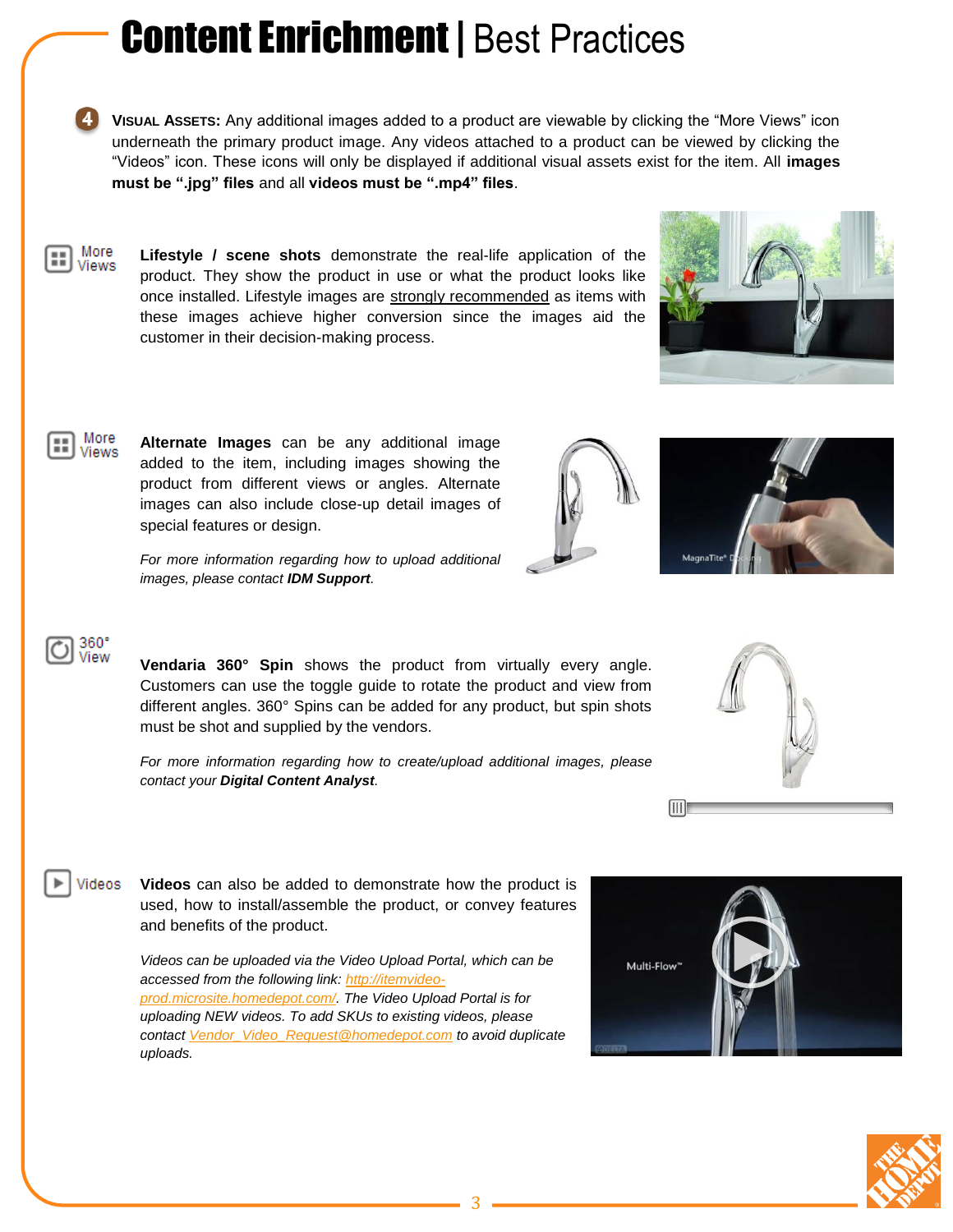## **Content Enrichment | Best Practices**

**SUPER SKU:** A way to group a single product that is offered in variations, Super SKUs can be grouped by 1-3 varying attributes, but everything else about the products must be identical. This makes the shopping experience much more user-friendly and efficient, as customer can view a product offered in multiple colors, for example, without having to navigate multiple pages. It also enforces data consistency across similar items and is a much more efficient set up process when the items are onboarded.



Make sure to also upload color swatch images for any items being Super SKU'd based on Color or Finish.

*For more information regarding Super SKUs and how to create/maintain them, please refer to the Item\_Relationships\_and\_Super\_SKUs\_Webinar file accessible in the Documents section of IDM, under the Getting\_Started\_in\_IDM > Item\_Relationships\_Super\_SKU folder. You can also contact IDM Support for additional assistance when creating Super SKUs in IDM.*

**CROSS MERCHANDISING (ITEM RELATIONSHIPS):** We create two main types of item relationships: Collections and Accessories.

**Collections:** Vendors are able to create "Collection" Item relationships in IDM. Collections are **formal groupings** of unique items in a collection/suite that have a **similar style or look**. They have a **2-way relationship,** where both items are reasonably intended purchase, but not required, such as the Delta Addison faucet, towel ring, and showerhead.



**COLLECTIONS (48)** 

\$7.97

Universal.

Fluidmaster Click Seal 16 in.

**ACCESSORIES (1)** 

**Accessories:** Vendors are also able to create their own Accessory item relationships in IDM, however the Accessories added **must** be part of your assortment. If you want to add another vendor's items as accessories, send your Digital Content Analyst a list and they can attach them for you.

Accessories are **informal groupings** of unique items that are **complementary to the use of the primary item**. They have a **1-way relationship**, such as a Grill Cover for Outdoor Grills.

*For more information regarding Item Relationships and how to create/maintain them, please refer to the Item\_Relationships\_and\_Super\_SKUs\_Webinar file accessible in the Documents section of IDM, under the Getting\_Started\_in\_IDM > Item\_Relationships\_Super\_SKU folder. You can also contact IDM Support for additional assistance when creating Item Relationships in IDM.*

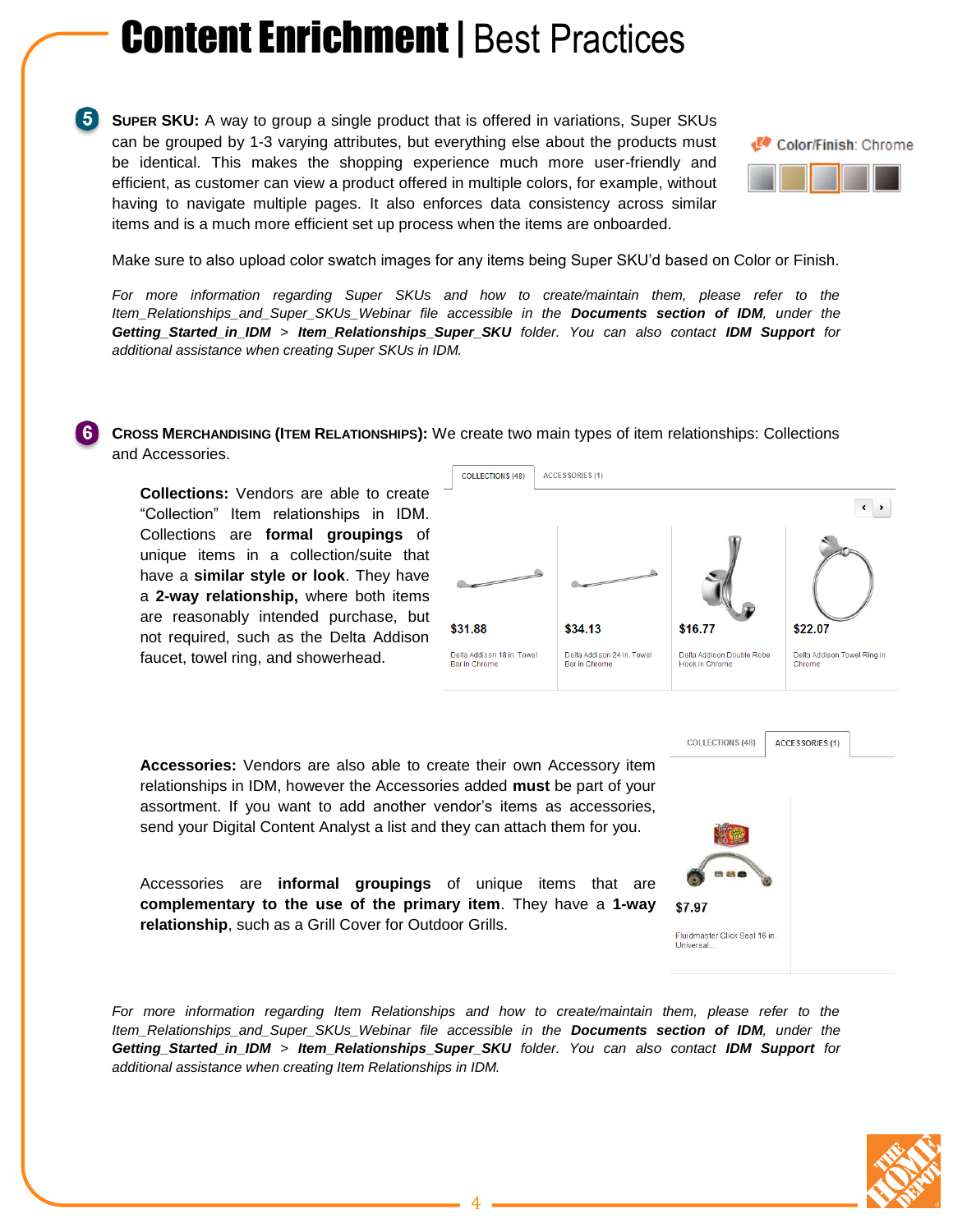#### **PRODUCT DESCRIPTION:**

**Marketing Copy:** Marketing copy must be a **minimum of 3 complete sentences** and a **maximum of 1,500 characters**. Feel free to "romance" the product to make it enticing to the customer, but also try to be succinct and to the point. Here are a few more general helpful things to keep in mind:

- Speak **to** the customer vs. **at** the customer and communicate genuine value (avoid exaggeration and unsubstantiated claims)
- State the **feature first, then list the specific benefit or value** to the customer (i.e. a chair offers a reclining feature, **why is this important** to the customer? For added comfort and ability to adjust to meet various comfort needs).
- Include all or part of the product name in the first sentence of the description.
- Be SEO-conscious and include key search terms.

**Bullet Points:** The **minimum number of bullet points is 4** bullet points, but you may add more than 4 features if they are relevant to the product. **Please refer to the category specific data standards, as bullet requirements can vary by category.** Bullets should be between 75-250 characters each. While the marketing copy allows for more "romance" or "fluff", bullets should be more direct and to the point.

- Bullets should be **feature/benefit statements**
- Bullets are high-level, pulling the most important information and summarizing key points from the marketing copy.

*For more information regarding Marketing Copy and Bullet Points and category specific standards, please refer to the Data Standards. Access the category-specific Data Standards at [https://homedepotlink.homedepot.com/en](https://homedepotlink.homedepot.com/en-us/Data%20Standards%20Library/Forms/Library%20View.aspx)[us/Data%20Standards%20Library/Forms/Library%20View.aspx](https://homedepotlink.homedepot.com/en-us/Data%20Standards%20Library/Forms/Library%20View.aspx)*

**Assets:** Documents such as Use and Care Manuals, Instructions / Assembly Guides, and Warranty information can also be added. If you have any of these types of assets available, please attach them to your products.

*For assistance with adding Manuals, Warranty information, or Assembly Guides, please contact IDM Support.*

Info & Guides **Installation Guide Replacement Part List** Specification Warranty You will need Adobe® Acrobat® Reader to view PDF documents. Download a free copy from the Adobe Web site